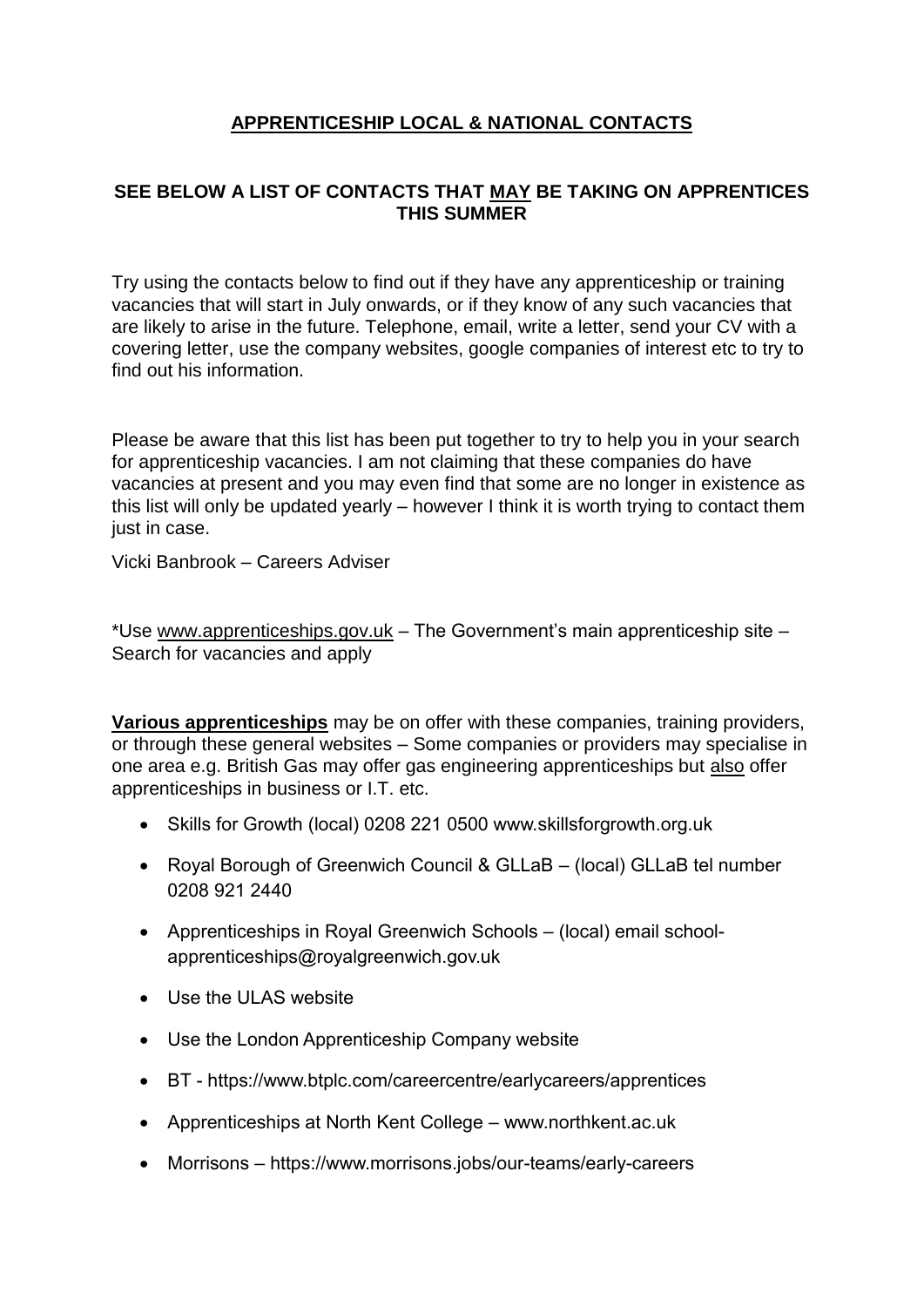- Harrods
- Ford
- www.allaboutschoolleavers.co.uk
- McDonalds
- For higher and degree apprenticeships only try https://www.gov.uk/government/publications/higher-and-degreeapprenticeship-vacancies
- https://careerfinder.ucas.com
- All Dimensions 0208 308 0280
- City Gateway [admissions@citygateway.org.uk](mailto:admissions@citygateway.org.uk)
- Rate My Apprenticeship
- Peabody [employment.training@peabody.org.uk](mailto:employment.training@peabody.org.uk) or [www.peabody.org.uk](http://www.peabody.org.uk/)
- Rolls-Royce
- BBC <http://www.bbc.co.uk/careers/trainee-schemes-and-apprenticeships>
- Royal Mail
- Joshua Galvin [www.centraltraininggroup.com](http://www.centraltraininggroup.com/)
- $\bullet$  L & Q Housing but a variety of apprenticeships [www.lqgroup.org.uk](http://www.lqgroup.org.uk/)
- Just IT
- Quest Training [www.questfortraining.com](http://www.questfortraining.com/)
- Qube Learning [www.qube-learning.co.uk](http://www.qube-learning.co.uk/)
- <http://www.damartraining.com/#student>
- <https://careermap.co.uk/>
- <https://www.totaljobs.com/>
- [www.notgoingtouni.co.uk/](http://www.notgoingtouni.co.uk/)
- [http://www.investment2020.org.uk](http://www.investment2020.org.uk/)
- [www.thebigchoice.com](http://www.thebigchoice.com/)
- [www.getmyfirstjob.co.uk](http://www.getmyfirstjob.co.uk/)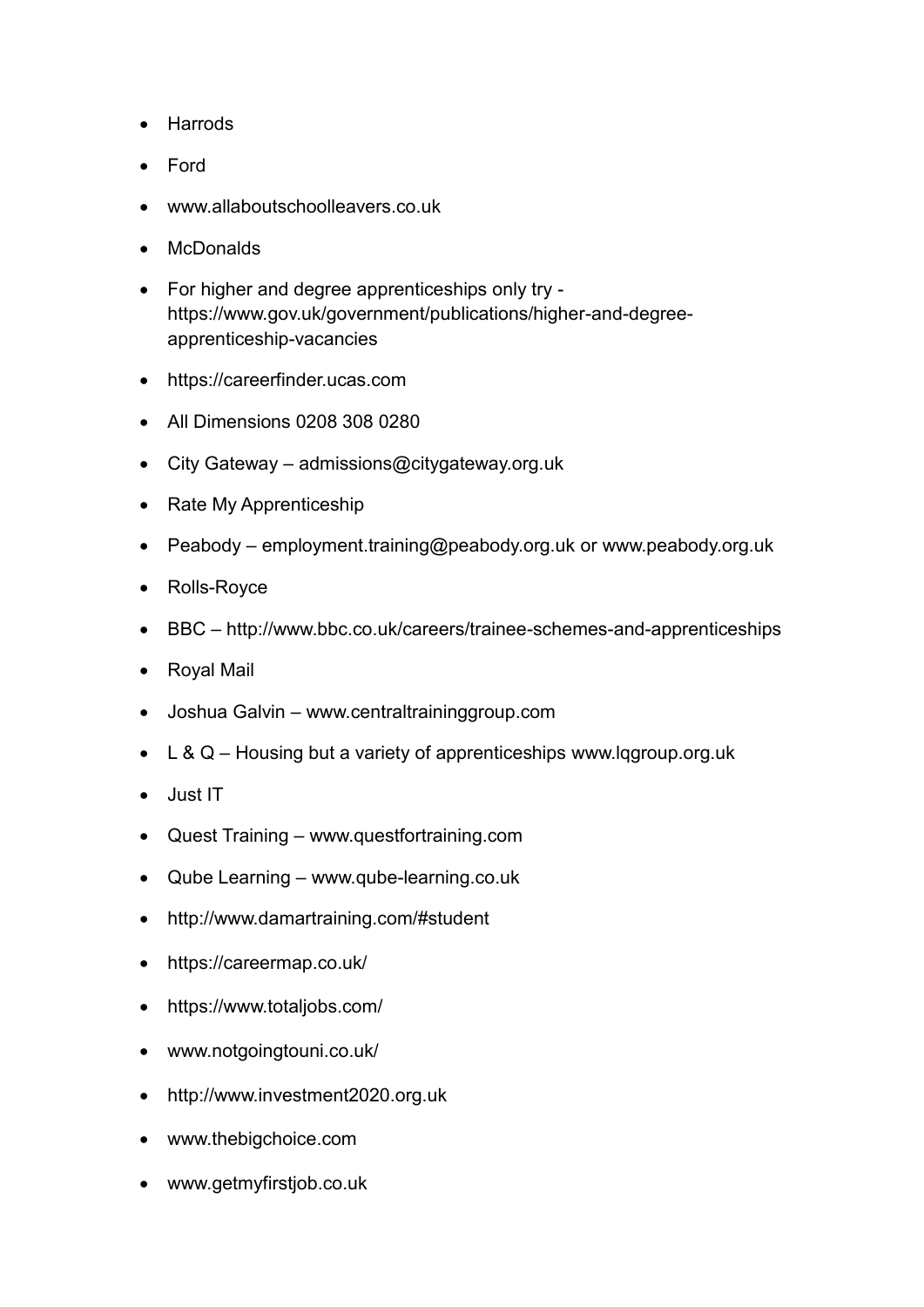- [AllAboutApprenticeships.co.uk](http://allaboutapprenticeships.co.uk/)
- [http://www.babcockinternational.com](http://www.babcockinternational.com/)
- <http://schoolleavers.milkround.com/>
- <http://www.plotr.co.uk/employers/>

### **Airport/Forces**

- Royal Navy <http://www.royalnavy.mod.uk/>
- RAF <https://www.raf.mod.uk/recruitment>
- NATS Air Traffic Control [http://www.nats.aero/careers/trainee-air-traffic](http://www.nats.aero/careers/trainee-air-traffic-controllers/)[controllers/](http://www.nats.aero/careers/trainee-air-traffic-controllers/)
- British Army [http://www.army.mod.uk](http://www.army.mod.uk/)
- BAA www.baa.com/careers

#### **Business and I.T. and Finance**

- Middleton Murray (local) 0203 857 9000
- O2 Business and Tech Apprenticeships look on apprentice careers page
- Accenture a consulting and technology firm [www.accenture.com/gb](http://www.accenture.com/gb-en/careers/graduate-home)[en/careers/graduate-home](http://www.accenture.com/gb-en/careers/graduate-home)
- Use London Insurance Life social media pages e.g. <https://www.facebook.com/londoninsurancelife/>
- Santander www.santanderjobs.co.uk/realiseyourfuture
- Nestle
- EY https://ukcareers.ey.com/students
- QA Apprenticeships https://www.qa.com/learners/become-an-apprentice/
- Jobwisetraining.co.uk
- Quest Professional https://www.questprofessional.co.uk
- TWIN Digital Marketing https://www.twinuk.com
- Kaplan https://kaplan.co.uk/courses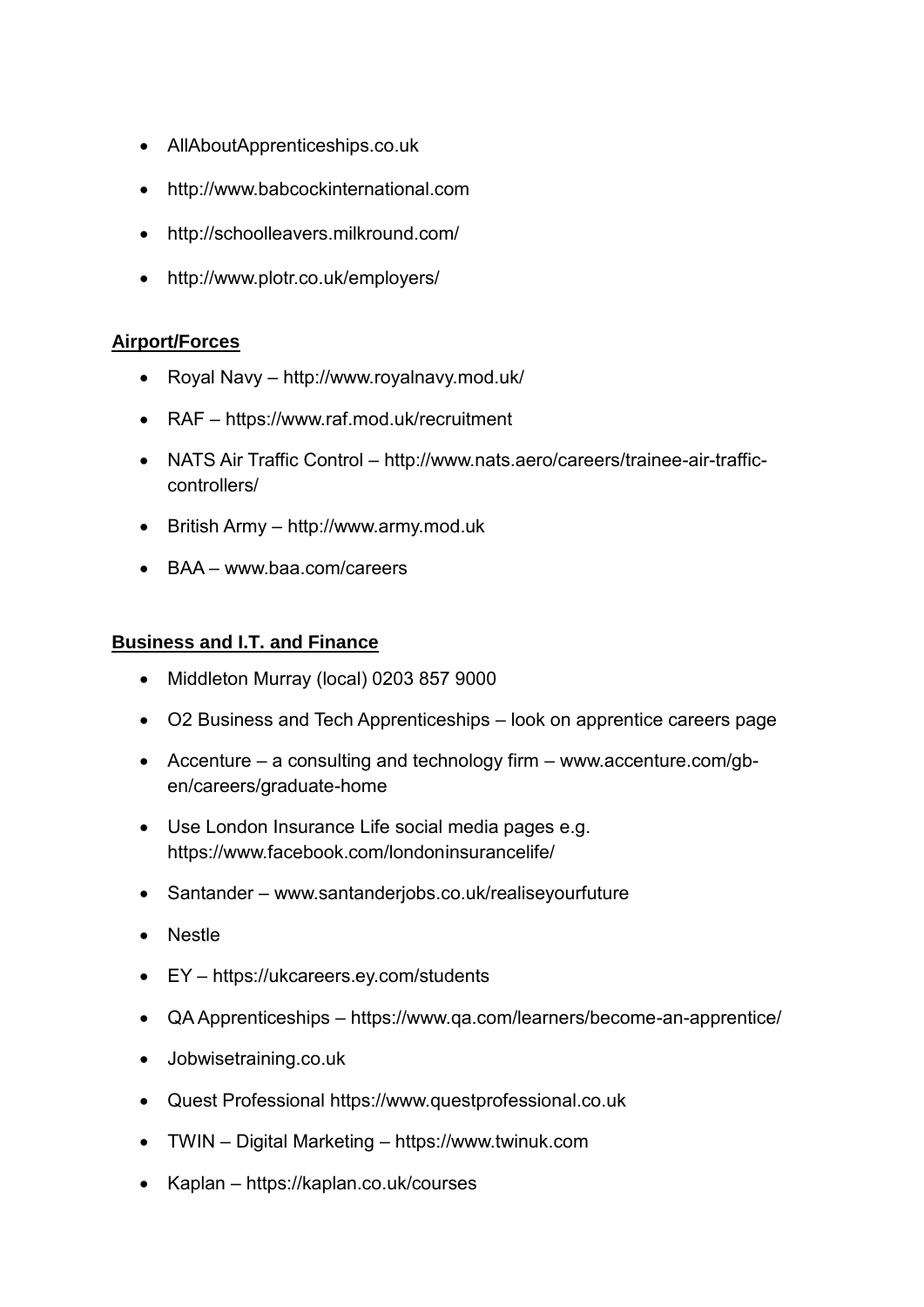- BDO Accountancy & Business
- B2B Business
- Aviva Insurance <http://careers.aviva.co.uk/routes-aviva/apprentices>
- Commerzbank [https://www.commerzbank.com](https://www.commerzbank.com/)
- Lloyd's of London Apprenticeships <https://www.lloyds.com/lloyds/careers/apprentices>
- Apprenticeship Information Ambassador Networkhttp://www.apprentices.london/
- Jace Training www.jace-training.co.uk
- Nationwide (Building Society) http://careers.nationwiderepairs.co.uk/nationwiderepairs/Search/index
- Barclays Bank http://joinus.barclays.com/emea/apprenticeships/
- Lloyds Banking Group http://www.lloydsbankinggrouptalent.com/apprentices/
- HSBC (Bank) http://www.hsbc.com/careers/students-andgraduates/programmes
- NHS http://inspiringcareers.imperial.nhs.uk/our-roles/apprenticeships/
- Edf energy https://www.edfenergy.com/careers/early-careers/apprenticeships
- London apprenticeship company http://www.londonapprenticeship.co.uk/
- Remit www.remit.co.uk
- Just IT www.justit.co.uk
- Arch Apprentices https://www.archapprentices.co.uk/
- Virgin Media http://careers.virginmedia.com/early-careers/apprentices/
- Capgemini http://www.uk.capgemini.com/careers
- Vodafone [www.vodafone.co.uk](http://www.vodafone.co.uk/) click on careers
- RAF https://www.raf.mod.uk/recruitment/apprenticeships/
- JLT Jardine Lloyd Thompson Apprenticeships www.jtl.com/careers
- Threadneedle Investments
- Newton Asset Management (part of the Bank of New York Mellon)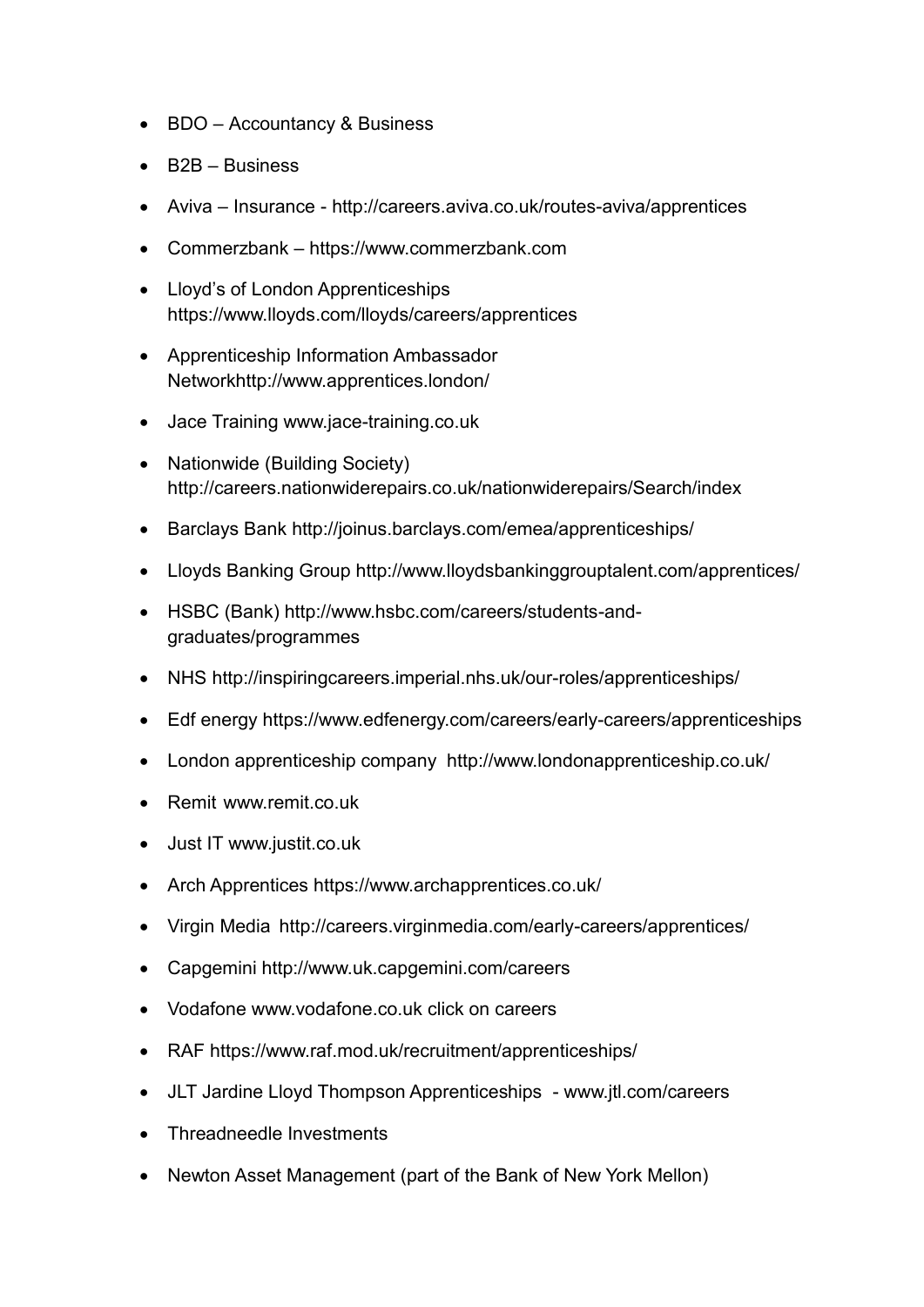- Smith & Williamson Apprenticeships <http://www.smithandwilliamsontrainees.co.uk/our-programmes/school-leaver>
- $\bullet$  IBM
- **•** Deloitte
- ICAEW Icaew.com/careers
- ACCA [www.accaglobal.com/eng/apprenticeship](http://www.accaglobal.com/eng/apprenticeship)
- AAT www.aat.org.uk
- The Chartered Insurance Institute [www.cii.co.uk](http://www.cii.co.uk/)
- HM Revenue & Customs [www.hmrc.gov.uk](http://www.hmrc.gov.uk/)
- Firebrand I.T. www.firebrandtraining.co.uk/apprentice
- Fujitsu www.fujitsu.com/uk/about/local/jobs
- Hill Dickinson http://www.hilldickinson.com/careers/legal\_apprenticeships.aspx
- Field Fisher (Legal school programme https://www.apply4law.com/fieldfisher/
- Mazars (accounting and various) http://schoolleavers.mazars.co.uk/
- National Audit Office http://www.nao.org.uk/school-leavers/
- Nomura (Financial services) http://www.nomura.com/europe/careers/
- Close Brothers Merchant Bank http://www.closebrothers.com/careers/welcome-aspire-programme-0
- Trafigura (Commodity Broking) www.trafigura.com/apprenticeship
- Willis (Insurance/Risk Assessing) www.willis.com/Careers/
- Royal Navy http://www.royalnavy.mod.uk/careers/levels-ofentry/apprenticeships
- Remit www.remit.co.uk
- Visa (A level or BTEC students https://www.pds-group.co.uk/visa/
- Bank of England [https://www.bankofengland.co.uk](https://www.bankofengland.co.uk/) click on careers
- CGI http://www.cgi-group.co.uk/careers/school-and-collegeleavers/apprentices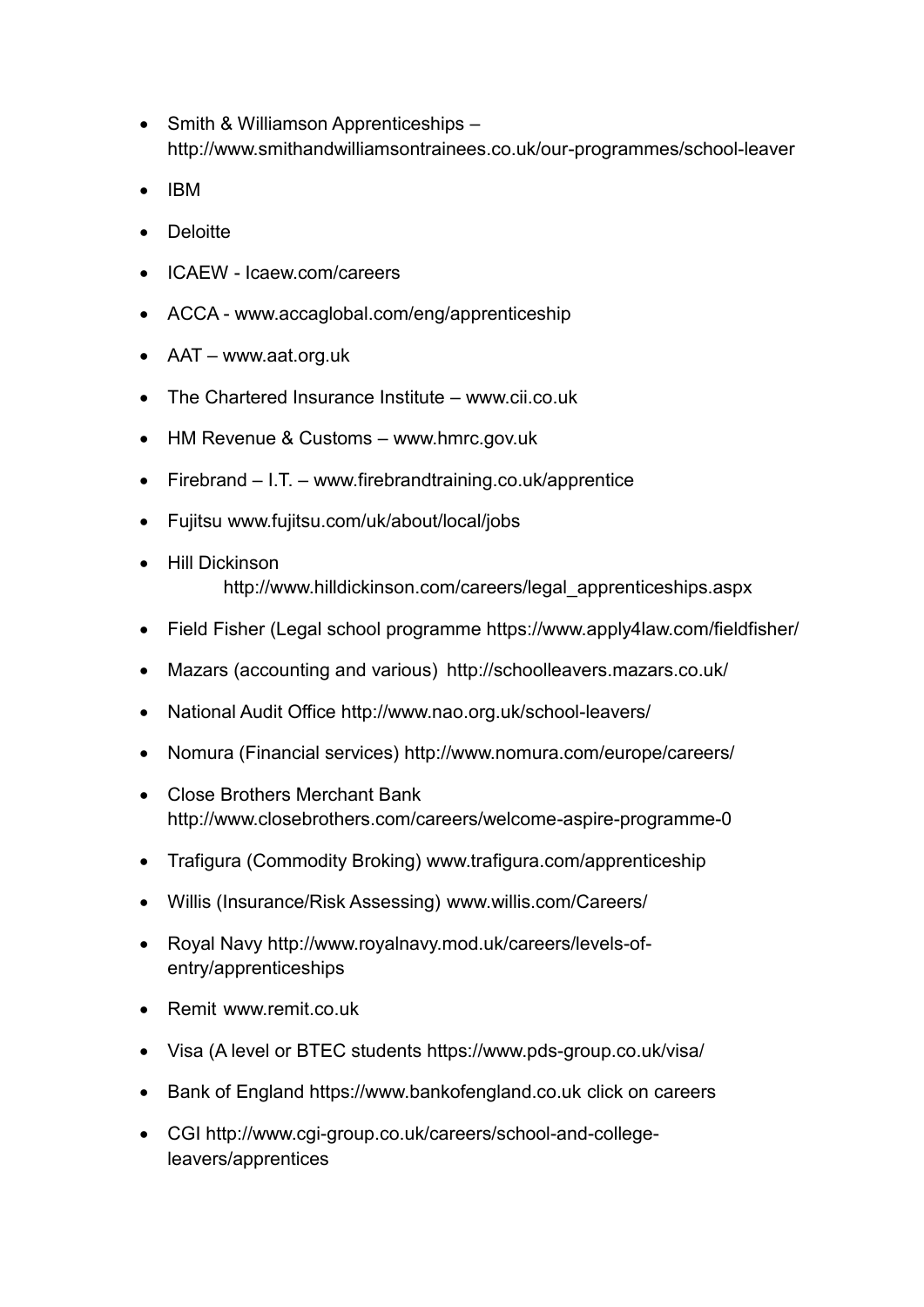- Actuarial Apprenticeship opportunities [https://www.actuaries.org.uk/become](https://www.actuaries.org.uk/become-actuary/actuarial-apprenticeships)[actuary/actuarial-apprenticeships](https://www.actuaries.org.uk/become-actuary/actuarial-apprenticeships)
- Army [www.army.mod.uk](http://www.army.mod.uk/)
- KPMG http://www.kpmgcareers.co.uk
- Transport for London [www.tfl.gov.uk](http://www.tfl.gov.uk/) click on careers
- NHS [www.jobs.nhs.uk](http://www.jobs.nhs.uk/)
- Price Waterhouse and Cooper [www.pwc.co.uk/careers](http://www.pwc.co.uk/careers)
- Coop https://jobs.coop.co.uk

### **Childcare**

- Jace Training [www.jace-training.co.uk](http://www.jace-training.co.uk/)
- Kids Unlimited [www.kidsunlimited.](http://www.kidsunlimited/)co.uk

### **Engineering and Construction**

- **•** Goconstruct
- Clancy group www.theclancygroup.co.uk
- Pimlico Plumbers
- BEST
- Berkeley Homes
- Flower Skills
- Peabody Trust
- Trust Thamesmead
- UK Power Networks
- Thames Tideway Tunnels
- Laing O'Rourke laingorourke.com/careers
- Alpha Building Services Engineering Ltd [admin@alphabase.co.uk](mailto:admin@alphabase.co.uk)
- Network Rail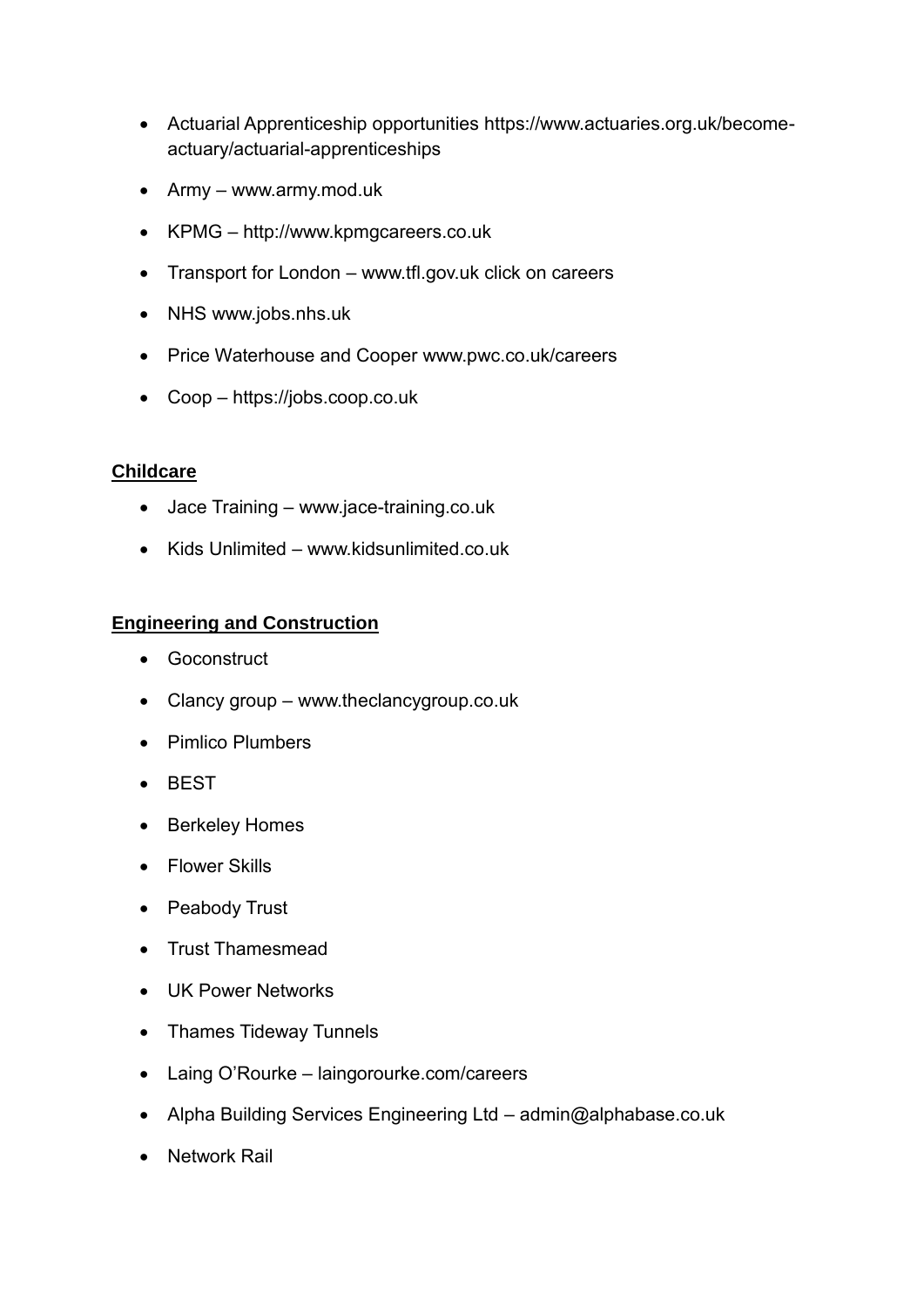- EDF Energy [www.edfenergy.com](http://www.edfenergy.com/)
- **BT**
- British Gas [www.britishgas.co.uk](http://www.britishgas.co.uk/)
- National Grid careers.nationalgrid.com
- ECITB www.ecitb.org.uk
- JTL [www.jtltraining.com](http://www.jtltraining.com/)
- BAE Systems [http://www.baesystems.com/careers-rzz/careers-in-the](http://www.baesystems.com/careers-rzz/careers-in-the-uk/apprenticeships)[uk/apprenticeships](http://www.baesystems.com/careers-rzz/careers-in-the-uk/apprenticeships)
- Wates Construction
- Doosan Babcock [www.doosanbabcock.com](http://www.doosanbabcock.com/)
- Choice Training [www.choicetrainingltd.co.uk](http://www.choicetrainingltd.co.uk/)
- BAM Nuttall [www.bamnuttall.co.uk](http://www.bamnuttall.co.uk/)
- Cory Riverside Energy [Fiona.cummins@coryenergy.com](mailto:Fiona.cummins@coryenergy.com)
- Construction Industry Training Board www.citb.co.uk
- SKY careers.sky.com
- Builders Merchants Federation www.bmf.org.uk
- K10 https://www.k-10.co.uk/
- Balfour Beatty www.balfourbeatty.com
- Lovell http://www.lovell.co.uk/careers
- Kier http://www.kier.co.uk/careers.aspx
- Army (various trades) https://www.army.mod.uk/careers/
- RAF https://www.raf.mod.uk/recruitment/apprenticeships/
- Royal Navy http://www.royalnavy.mod.uk/careers/levels-ofentry/apprenticeships
- Maritime London (officer cadetships) http://www.maritimelondon.com/
- Merchant Navy (deck / engineering cadetships)www.mntb.org.uk
- Royal Mail (engineering) [www.royalmailgroup.com](http://www.royalmailgroup.com/) click on careers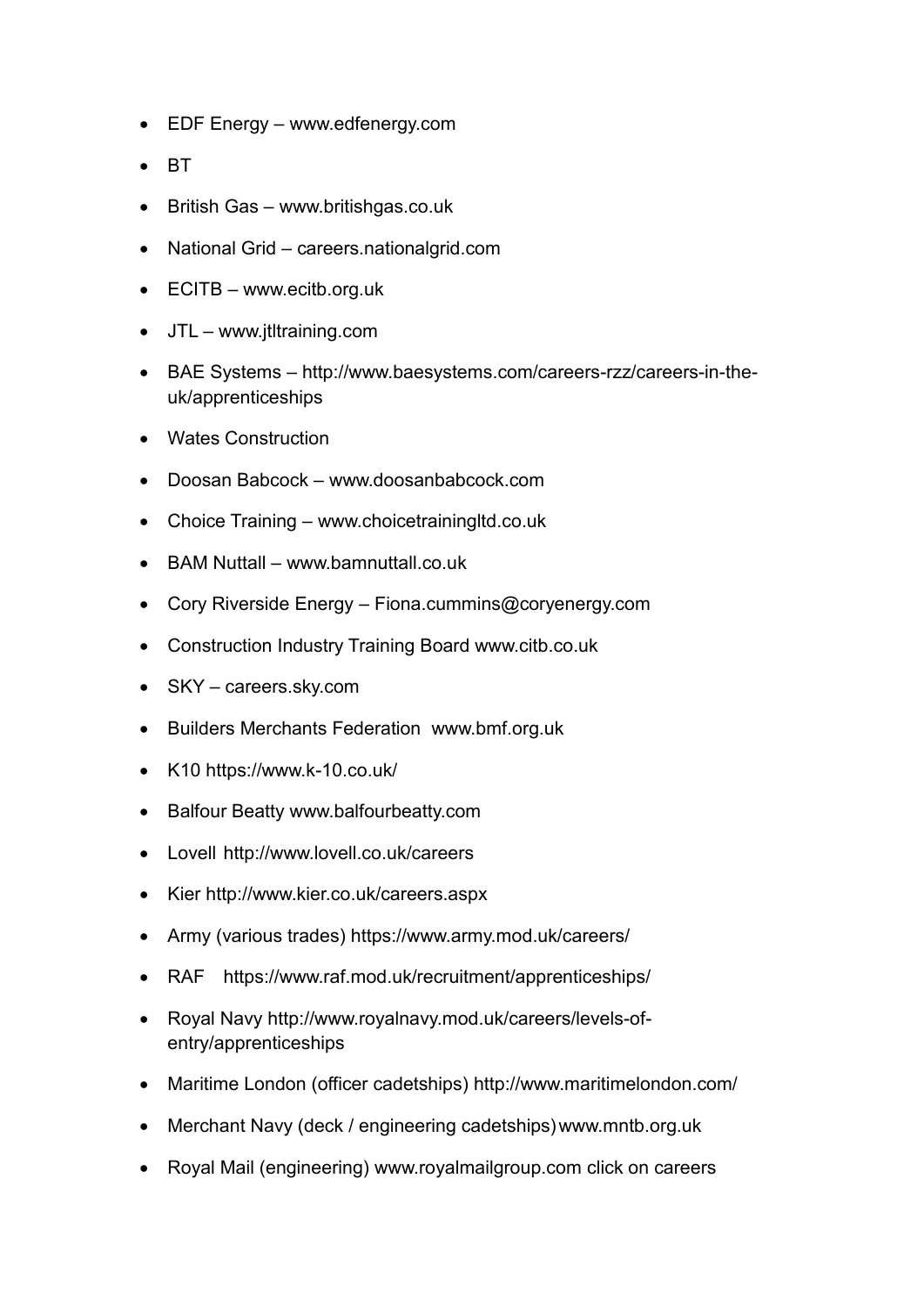- British Energy https://careers.edfenergy.com/content/Apprenticeships-and-Degree-Apprenticeships/?locale=en\_GB
- Lafarge Holcim Group http://www.lafargeholcim.com/careers
- Southern Water [https://www.southernwater.co.uk](https://www.southernwater.co.uk/) click on About Us
- Thames Water https://www.thameswater.co.uk/apprentices
- Network Power Networks http://www.ukpowernetworkscareers.co.uk/careers/explore-our-careerareas/#Apprentices
- British Airways https://jobs.ba.com/jobs/apprentice/ourprogrammes/engineering/
- Transport for London Apprenticeships https://tfl.gov.uk/corporate/careers/apprenticeships
- Easy Jet Apprenticeships in Engineering https://careers.easyjet.com/graduates-and-apprentices/
- [www.napittraining.co.uk](http://www.napittraining.co.uk/)
- [www.niceic.com](http://www.niceic.com/)
- [www.stroma.com](http://www.stroma.com/)
- Chartered Surveying Training Trust www.cstt.org.uk

### **Graphics**

Central Graphics Academy – www.centralgraphicsgroup.com

### **Hair & Beauty & Nails & Make Up**

- Kruger Associates Ltd [info@krugerassociates.co.uk](mailto:info@krugerassociates.co.uk)
- Shears www.shearsacademy.co.uk
- Inspire Hair Salon [inspirehair16@gmail.com](mailto:inspirehair16@gmail.com)
- Vidal Sassoon (hairdressing) http://www.sassoon-academy.com/en/academy
- Graham Webb International (hairdressing) www.gwinternational.com
- Saks Education Ltd (beauty therapy) http://www.saks.co.uk/professionaltraining/apprenticeships/about-saks-apprenticeships/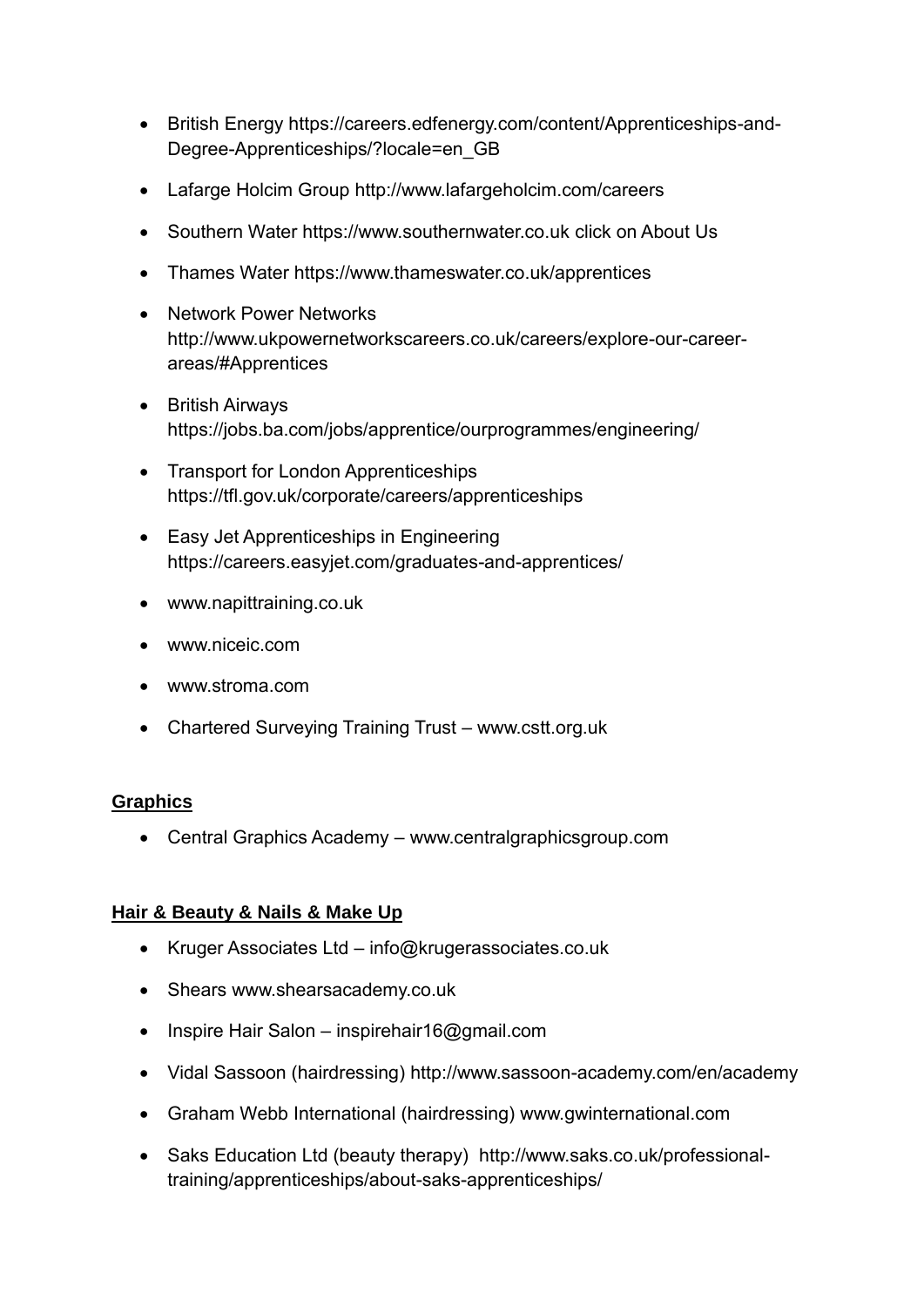Daniel Galvin (Hairdressing) http://www.danielgalvin.com

### **Health**

- [www.skillsforcare.org.uk](http://www.skillsforcare.org.uk/)
- [www.skillsforhealth.org.uk](http://www.skillsforhealth.org.uk/)
- NHS Careers [www.healthcareers.nhs.uk](http://www.healthcareers.nhs.uk/)
- NHS www.jobs.nhs.uk

### **Hospitality & Catering & Food Service**

- Delaware North careers.delawarenorth.co.uk
- $\bullet$  InterContinental London The O<sub>2</sub>
- Devere Academy [www.devereacademy.com](http://www.devereacademy.com/)
- Unity Kitchen [www.unitykitchen.co.uk](http://www.unitykitchen.co.uk/)
- The Camden Society catering apprenticeships for YP with SEND
- Guoman Hotels [www.guoman.com](http://www.guoman.com/)
- Thistle Hotels [www.thistle.com/careers](http://www.thistle.com/careers)
- HIT [www.hittraining.co.uk](http://www.hittraining.co.uk/)
- D & D London www.danddlondon.com

### **Land/Agriculture/Horticulture/Animal Care**

- Hadlow College hadlow.ac.uk
- $\bullet$  Keits [www.keits.co.uk](http://www.keits.co.uk/)
- LANTRA [www.lantra.co.uk](http://www.lantra.co.uk/)
- Royal Parks www.royalparks.org.uk/grow

#### **Law**

• Berwin Leighton Paisner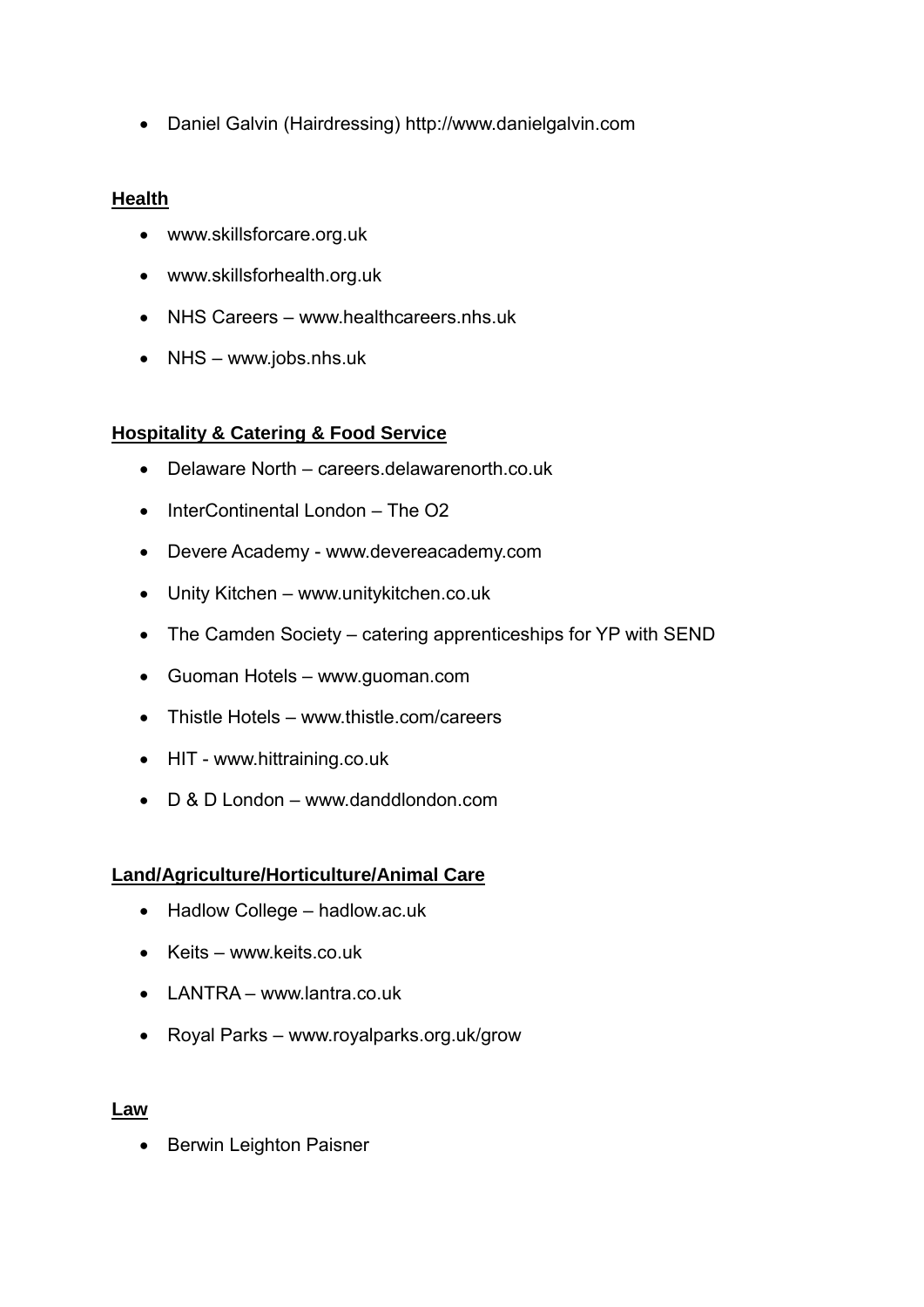- Dentons dentons.com
- Mishcon de Reya Apprenticeships

### **Media & the Creative Industry**

- <http://www.bigcreative.education/>
- Useful web site for creative industries http://ccskills.org.uk/
- BBC http://www.bbc.co.uk/careers/trainee-schemes-and-apprenticeships
- BBC www.bbc.co.uk/academy

### **Motor Vehicle**

- PCL Group [www.purcom.com](http://www.purcom.com/)
- REMIT [www.remit.co.uk](http://www.remit.co.uk/)
- Mercedes-Benz
- Kwik Fit [www.kwik-fit.com](http://www.kwik-fit.com/) click on careers
- Citroen www. Citroenapprenticeships.com/apply
- Babcock Training www.babcock.co.uk/automotivetraining
- Thatcham Automotive Academy http://www.apprentices.thatcham.org/
- Lexus https://www.lexus.co.uk/careers/#apprenticeships
- Royal Mail https://earlycareers.royalmailgroup.com/apprenticeships
- Ford https://www.ford-apprenticeships.co.uk/article/apprenticeship-optionsford-and-its-dealer-network
- Volkswagen http://www.volkswagen-apprentice.co.uk/
- BMW [http://www.bmw.co.uk](http://www.bmw.co.uk/) click on careers
- Honda www.hondaapprenticeships.co.uk
- RAF https://www.raf.mod.uk/recruitment/apprenticeships/
- Royal Navy [http://www.royalnavy.mod.uk/careers/levels-of](http://www.royalnavy.mod.uk/careers/levels-of-entry/apprenticeships)[entry/apprenticeships](http://www.royalnavy.mod.uk/careers/levels-of-entry/apprenticeships)
- Army (various trades) https://www.army.mod.uk/careers/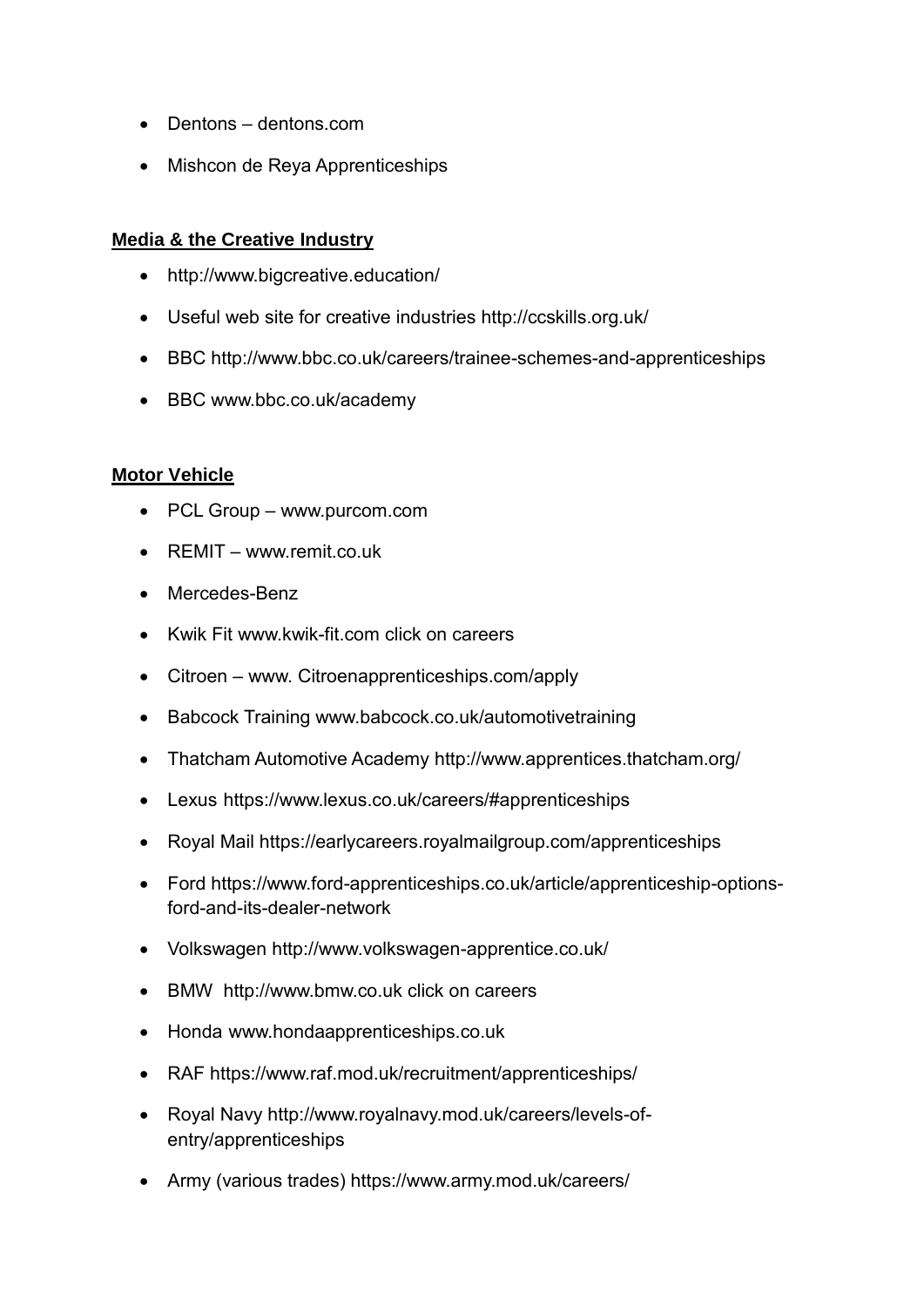### **Music**

• Midi Music Company – [www.themidimusiccompany.co.uk](http://www.themidimusiccompany.co.uk/)

### **Police**

[www.metpolicecareers.co.uk](http://www.metpolicecareers.co.uk/)

### **Printing**

www.britishprint.com

### **Retail**

- [www.fashionretailacademy.a](http://www.fashionretailacademy./)c.uk
- [www.fashioncapital.co.uk](http://www.fashioncapital.co.uk/)
- Boots [www.boots.jobs](http://www.boots.jobs/)
- Pret A Manger www.pret.com
- Sainsbury's supermarkets http://sainsburys.jobs/
- Jewson (Retail) https://www.jewson.co.uk/careers/apprentices/
- Next https://careers.next.co.uk/trainees/
- Vodafone https://careers.vodafone.co.uk/technology
- Superdrug https://superdrug.sunesis.uk.net/do.php? action=search\_vacancies
- John Lewis http://jlpjobs.com/
- Marks & Spencer https://careers.marksandspencer.com/apprenticeship
- Harrods https://www.harrodscareers.com/school-leaver-programme

### **Sport & Leisure**

- [www.leapintoleisure.co.uk](http://www.leapintoleisure.co.uk/)
- LA Fitness/Health Clubs [www.lafitness.co.uk](http://www.lafitness.co.uk/) click on careers